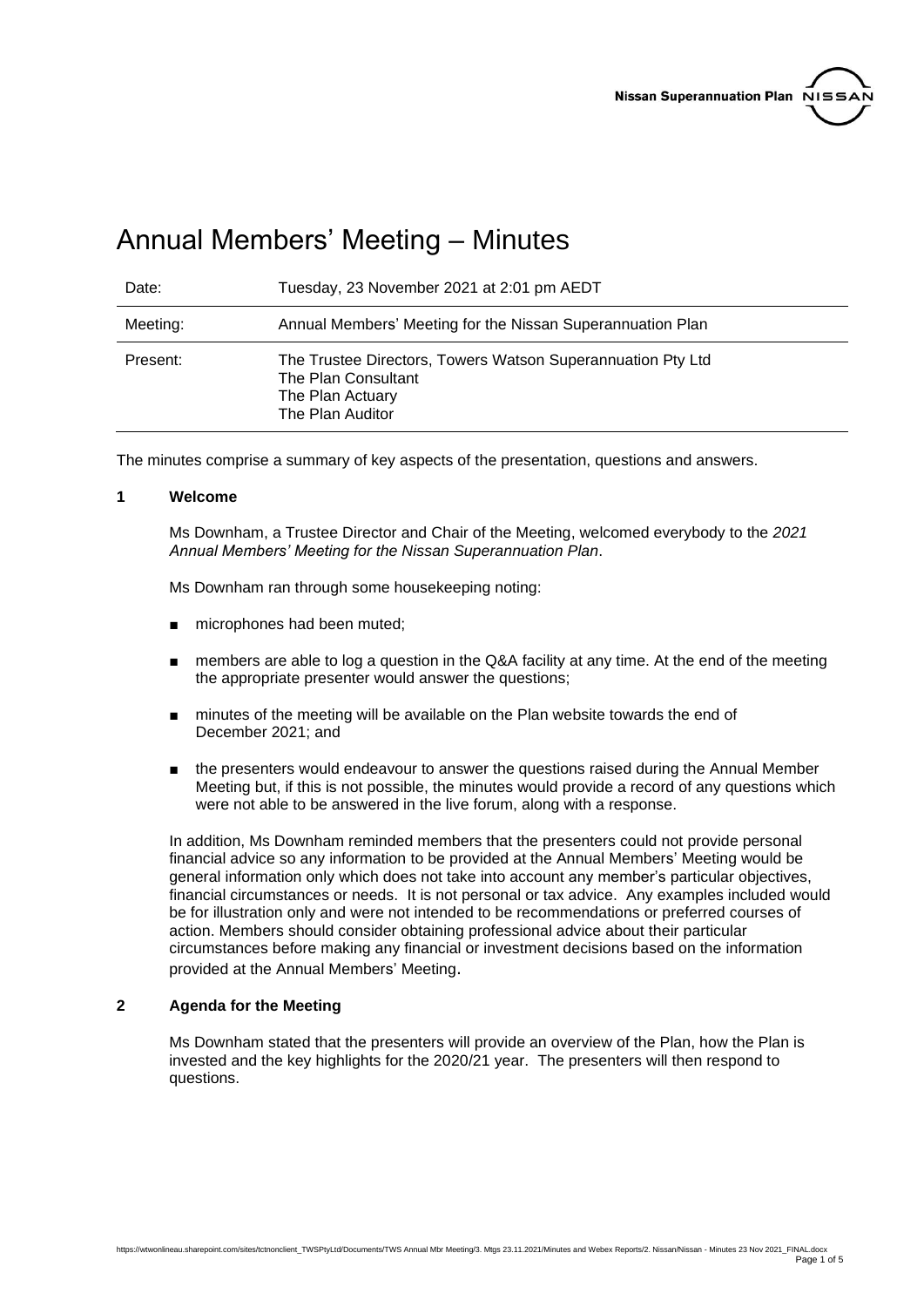#### **3 In attendance**

The presenters introduced themselves individually.

Directors of the Trustee of the Nissan Superannuation Plan:

- Jackie Downham
- Andrea Piaia
- Luke Carroll
- Travis Dickinson

Executive and other official roles of the Nissan Superannuation Plan:

- Tracy Polldore (Plan Actuary, Willis Towers Watson)
- Alison Flakemore (Auditor, Crowe)
- Andrew Hawthorn (Plan Consultant, Willis Towers Watson)

## **4 Overview of the Plan**

Mr Hawthorn, the Plan Consultant, provided an overview of the Plan, explaining the role of the Trustee, Policy Committee and the advisors to the Trustee.

Mr Hawthorn noted that the Policy Committee is made up of equal representatives from the members and the Company. The current member elected representatives are David Lloyd and Brett Rolfe. The Company appointed representatives are Steve Hogan and Marcus Wappet. The Policy Committee meets on a quarterly basis.

Mr Hawthorn gave an overview of the three membership sections (Defined Benefit, Accumulation and Retained) of the Plan and outlined the membership and asset split for each section at 31 March 2021. Mr Hawthorn went on to explain the benefit features of the Accumulation section and those of the Defined Benefit section.

Mr Hawthorn outlined the investment choice options available to members, there being three options. The key differences between the three investment options were outlined being the split between growth and defensive assets, the performance objective for each option and each option's probability of generating a negative return in any one year.

The functionality of the Plan's website was highlighted and is where members are directed to access the latest information on the Plan and the various publications including the Plan's latest Annual Report and newsletter.

# **5 Investment Management**

Mr Carroll, a Trustee Director, provided an overview of the investment approach adopted by the Trustee. The Plan adopts a multi-manager approach whereby each asset class utilises one or more, independent investment managers. It was highlighted that the Trustee uses a combination of active and passive funds management.

This multi-manager approach was illustrated by Mr Carroll. At 30 September 2021, the Plan was invested across five investment managers. Each of the Plan's investment managers were listed along with the value of each investment holding at 30 September 2021.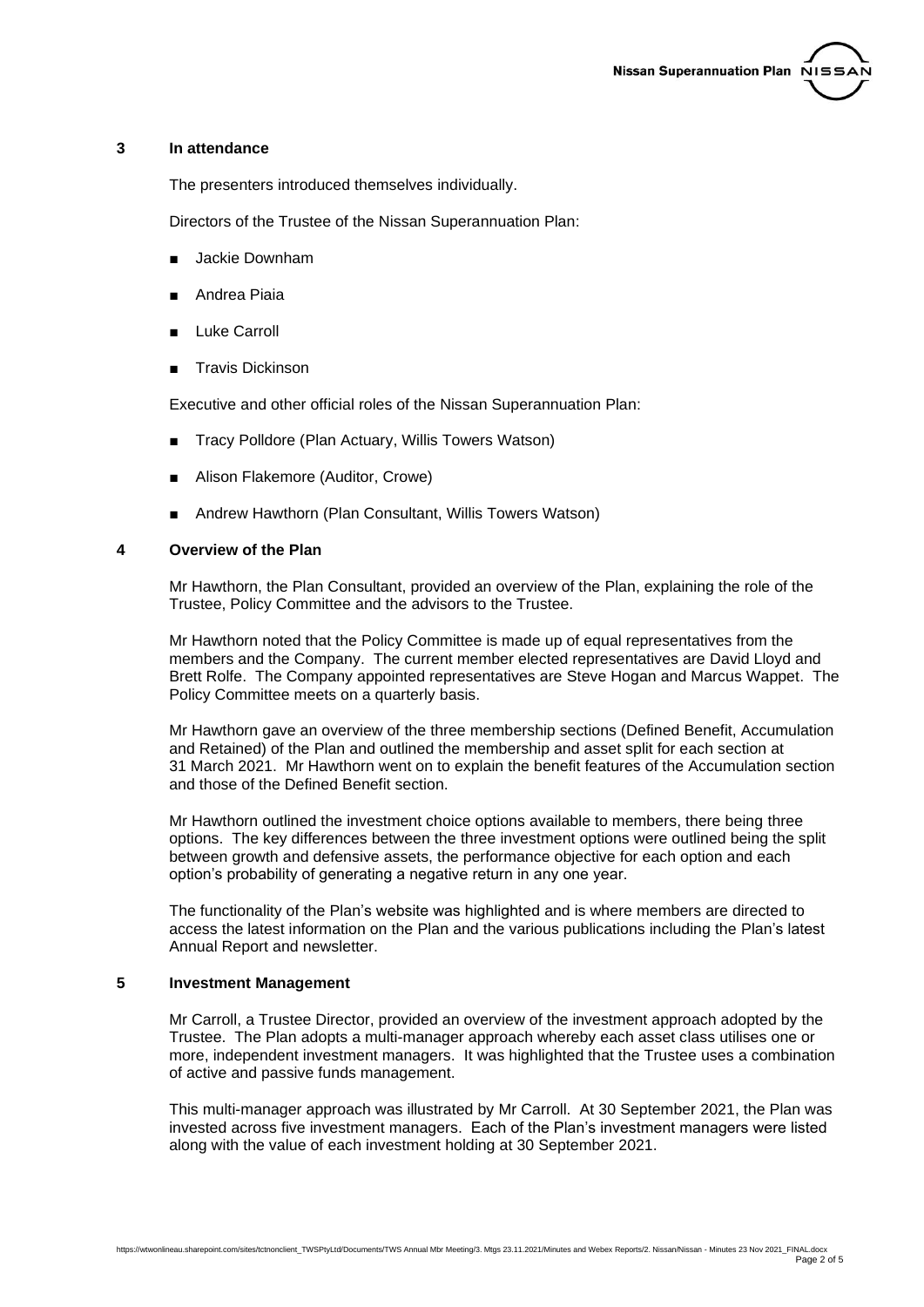## **6 This year in review – 2020/21**

Mr Carroll gave an overview of the key activities and highlights for the 2020/21 Plan year.

Each year the Trustee undertakes an investment strategy review that assesses the Plan's likelihood of meeting investment objectives and measures the various risk factors and the liquidity of the Plan's investments. Asset allocations are also reviewed to ensure that they reflect changing investment market conditions.

For the 2020 strategy review, the Trustee increased the Plan's allocation to international shares (and decreased its allocation to Australian shares) and increased the Plan's foreign currency exposure. For the 2021 strategy review, the Plan's international fixed interest holding was transitioned across to the Plan's Australian fixed interest holding.

With regard to the Plan's investment results for the 2020/21 year, both the Plan's Growth option and Balanced 50/50 options continue to meet investment objectives and exceed per fund comparison performance over each time period measured i.e. 1, 3, 5 and 10 years. Mr Carroll also provided the Plan's investment results for the six month period to 30 September 2021.

Mr Carroll noted that COVID-19 has impacted investment markets. We saw substantial losses in world investment markets in the March 2020 quarter and the Plan's returns were negative for the year to 31 March 2020. Since that point, markets stabilised and have rebounded strongly with the Plan delivering excellent results for the year ended 31 March 2021. The Plan's service providers have been able to adapt to a new working environment with minimal impact to member services.

Looking ahead, the Trustee will: continue to focus on providing members with quality and timely information about the Plan; focus on ensuring that investment fees and net returns remain competitive; continue to review the Plan's investments with the aim of improving the retirement outcomes for members, while working with the Policy Committee to ensure the voices of members are heard.

## **7 Questions and Answers**

## **7.1 How long does the fund remain viable with so few members?**

It was acknowledged that the Plan was relatively small and larger superannuation funds benefit from economics of scale. The Plan remains viable at present due to the financial support provided by Nissan.

# **7.2 Can you advise your view re the expect outlook for investment markets for 2022?**

Firstly, it was acknowledged that investment returns cannot be predicted with any level of certainty particularly over a short period. Having said that, comments received from the Trustee's Investment Consultant suggest that we should not expect to see a continuation of the strong investment market returns enjoyed in recent years, and a reduction in these returns may be more likely. Further to this, uncertainty in investment markets caused by COVID-19 can be expected to continue, with the potential for increased fluctuations in investment returns.

#### **7.3 How do you see International Shares vs Domestic? Will you look to change the portfolio mix based on Global outlooks? Will the instability push us back to a greater mix of Domestic vs International?**

The Trustee receives regular advice from its Investment Consultant and monitors the performance of the Plan. The mix between international shares and domestic shares is generally established based on longer term views of investment markets and it is not something that changes based on shorter term volatility. The current position of the Trustee is to maintain a 60% exposure to international shares and 40% exposure to domestic shares.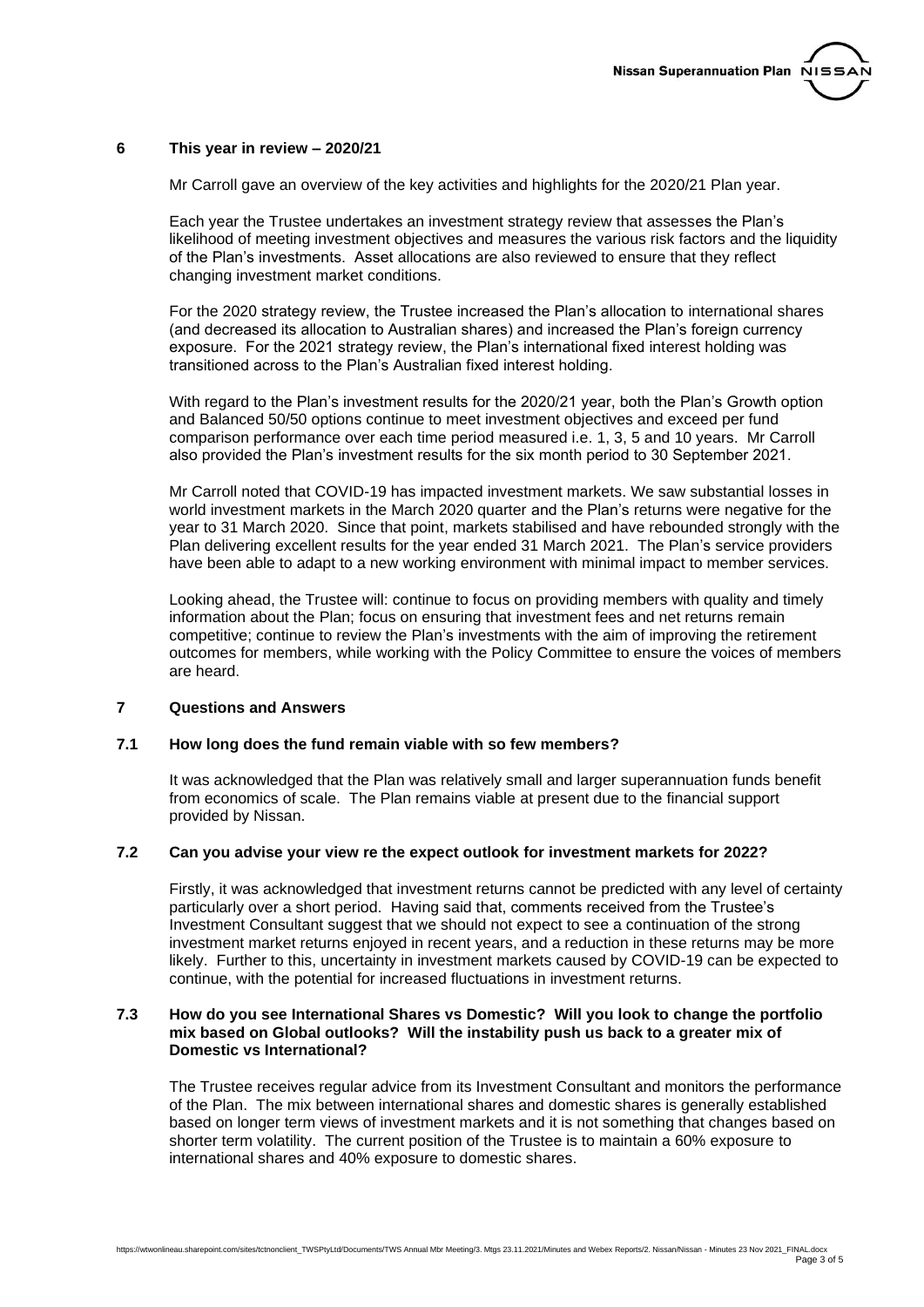# **7.4 Is there any plan to provide other access platforms such as a mobile APP as most other funds support this type of platform?**

Many larger superannuation funds do offer mobile Apps for their members. As previously acknowledged, the financial support of Nissan enables the Plan to continue its operations. Building a specific mobile app for the Plan would come at considerable cost to Nissan, or potentially Plan members, and it is therefore not something that the Trustee would consider.

## **7.5 How do the returns of the Plan compare to other superannuation funds?**

Over an extended period of time, the Plan's two diversified options, the Growth option and Balanced 50/50 option, have exceeded the median return of peer funds as measured by the industry survey, SuperRatings.

In the case of the Growth option, the average return of the Growth option for the 10 years to 31 March 2021 was 8.91% per annum. This compares to the SuperRatings median return of 7.59% per annum, or a difference of 1.32% per annum.

While the Balanced 50/50 option does not yet have a 10 year return history, over the 5 years to 31 March 2021, it returned 7.43% per annum compared to the corresponding SuperRatings median of 6.36% per annum, a difference of 1.07% per annum.

Both results place the options' returns in the top quartile.

# **7.6 ESG factors are environmental, social, governance or sustainability related factors that have the potential to materially impact the performance of an investment. How does the Trustee address these factors?**

The Trustee recognises that ESG factors may create risks which have the potential to affect longterm investment returns and believes that taking these risks into account during the investment process has the potential to improve investment returns or reduce investment risk over the longterm.

Under the Trustee's investment model, the Trustee determines the investment strategy for the Growth and Balanced 50/50 options and then based on advice from our Investment Adviser, appoints specialist Investment Managers to invest the assets consistently with the strategy.

While we don't impose specific ESG restrictions or requirements on the Investment Managers, there is a clear expectation that any recommendations by our Investment Adviser consider whether the Investment Manager takes such issues into account and that Investment Managers do so if they become aware of them and to the extent they may financially affect a particular investment. We also require our Investment Advisers to review and assess each Investment Managers decision making process as part of their ongoing monitoring to ensure they continue to include careful consideration of relevant issues.

# **8 Close**

There being no further business, the Chairman declared the meeting closed at 2:37 pm AEDT.

Signed as a correct record.

………………………………………… …………………

Chairman Date **Date** 

20 December 2021